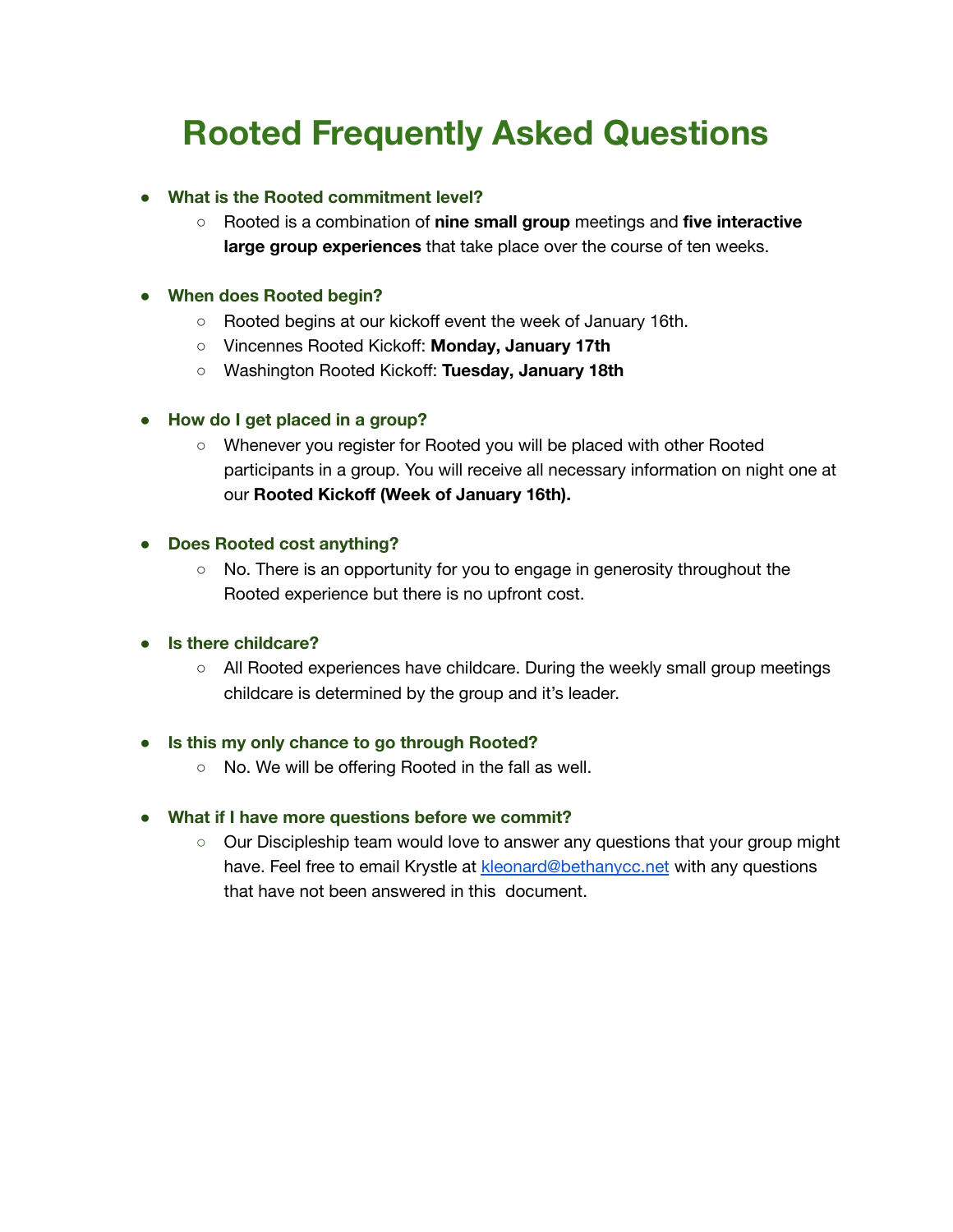# **Vincennes Rooted Schedule**

# **Week of January 16th**

- **● Kickoff Event:** Monday, January 17th, 6:30-8:00 pm at the Vincennes Campus
- No small group

# **Week of January 23rd**

● Week 2 small group

# **Week of January 30th**

- **Prayer Experience:** Monday, January 31st, 6:30-8:00 pm at the Vincennes Campus
- Week 3 small group

# **Week of February 6th**

● Week 4 small group

# **Week of February 13th**

• Week 5 small group

# **Week of February 20th**

● No small group: Make up/break week

# **Week of February 27th**

- **Serve Experience:** Your group will find a time between February 27th and March 12th to serve one of our ministry partners
- Week 6 small group

# **Week of March 6th**

● Week 7 small group

# **Week of March 13th**

● No small group: Spring Break

# **Week of March 20th**

- **Generosity Experience:** Monday, March 21st, 6:30-8:00 pm at the Vincennes Campus
- Week 8 small group

# **Week of March 27th**

• Week 9 small group

# **Week of April 3rd**

- **Celebration Event:** Monday, April 4th, 6:30-8:00 pm at the Vincennes Campus
- Week 10 small group